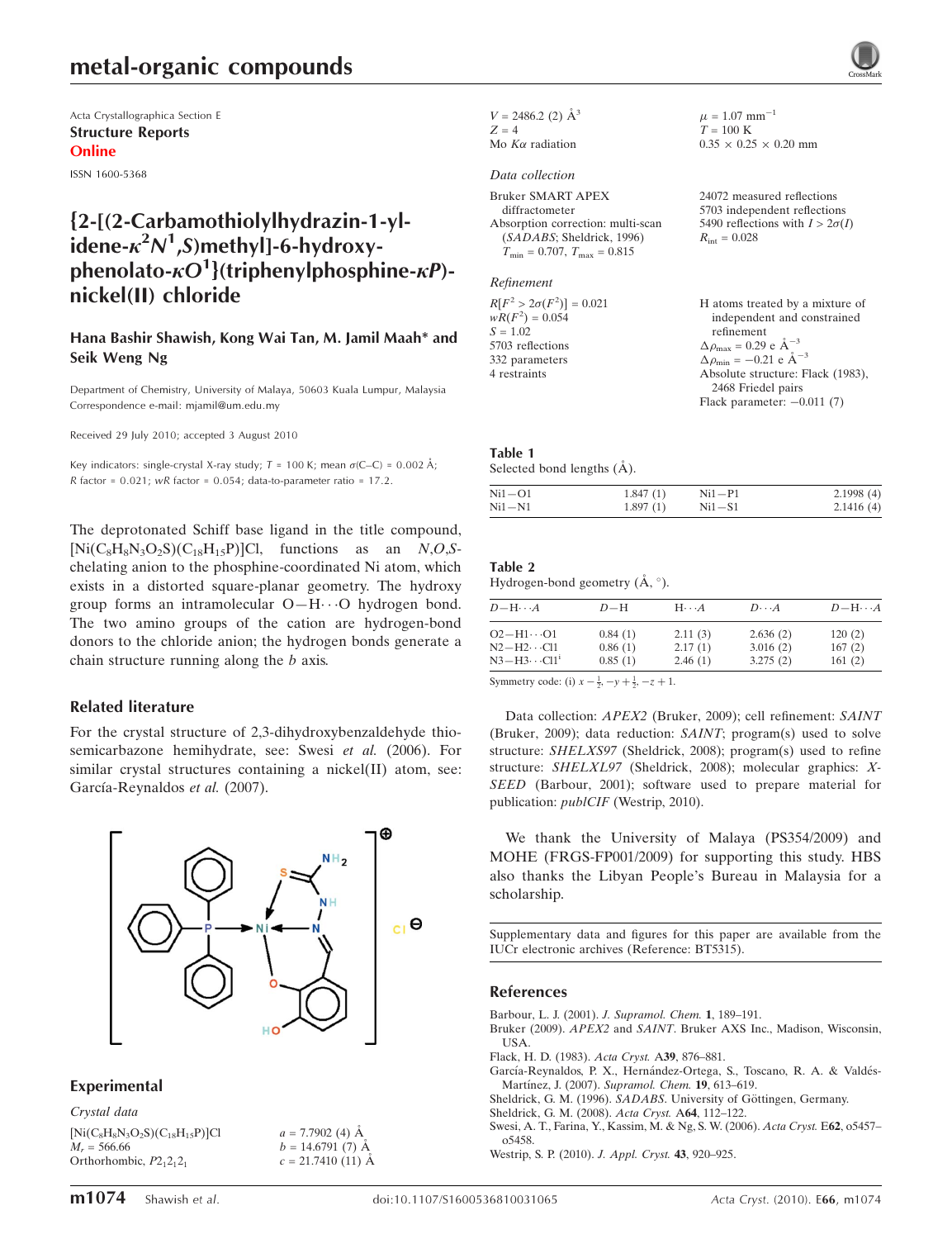# **supporting information**

## *Acta Cryst.* (2010). E**66**, m1074 [https://doi.org/10.1107/S1600536810031065]

## **{2-[(2-Carbamothiolylhydrazin-1-ylidene-***κ***<sup>2</sup>** *N***1 ,***S***)methyl]-6-hydroxyphenolato***κO***<sup>1</sup> }(triphenylphosphine-***κP***)nickel(II) chloride**

## **Hana Bashir Shawish, Kong Wai Tan, M. Jamil Maah and Seik Weng Ng**

### **S1. Comment**

Substituted 2-hydroxybenzaldehyde thiosemicarbazones are generally doubly-deprotonated in their nickel complexes, the dianion chelating to the metal atom through its nitrogen, oxygen and sulfur atoms. However, with the triphenylphosphine adducts of nickel 2-hydroxybenzaldehyde thiosemicarbonates, the Schiff base is only mono-deprotonated; the positive charge of the cation is balanced by a chloride counterion (García-Reynaldos *et al.*, 2007). The reaction of the 3-hydroxy substituted Schiff base with nickel chloride affords the analogous salt, 3-hydroxy-2-oxidobenzaldehydethiosemicarbazone)(triphenylphosphine)nickel(II) chloride (Scheme I). The coordination environment of nickel is a square plane made up of nitrogen, oxygen, phosphorus and sulfur atoms (Fig. 1). Adjacent ions are linked by N–H···Cl hydrogen bonds to generate a chain structure (Fig. 2).

### **S2. Experimental**

2,3-Dihydroxybenzaldehyde thiosemicarbazone hemihydrate (Swesi *et al.*, 2006) (0.22 g, 1 mmol), triphenylphosphine  $(0.26, 1 \text{ mmol})$  and nickel chloride  $(0.13 \text{ g}, 1 \text{ mmol})$  were heated in a methanol/ethanol  $(50 \text{ ml})$  for an hour. The brown solution was then set aside for the growth of crystals.

### **S3. Refinement**

Carbon-bound H-atoms were placed in calculated positions  $(C-H 0.95 \text{ Å})$  and were included in the refinement in the riding model approximation, with *U*(H) set to 1.2*U*(C).

The amino and hydroxy H-atoms were located in a difference Fourier map, and were refined with distance restraints of N–H 0.86 $\pm$ 0.01 and O–H 0.84 $\pm$ 0.01 Å; their displacement paramters were freely refined.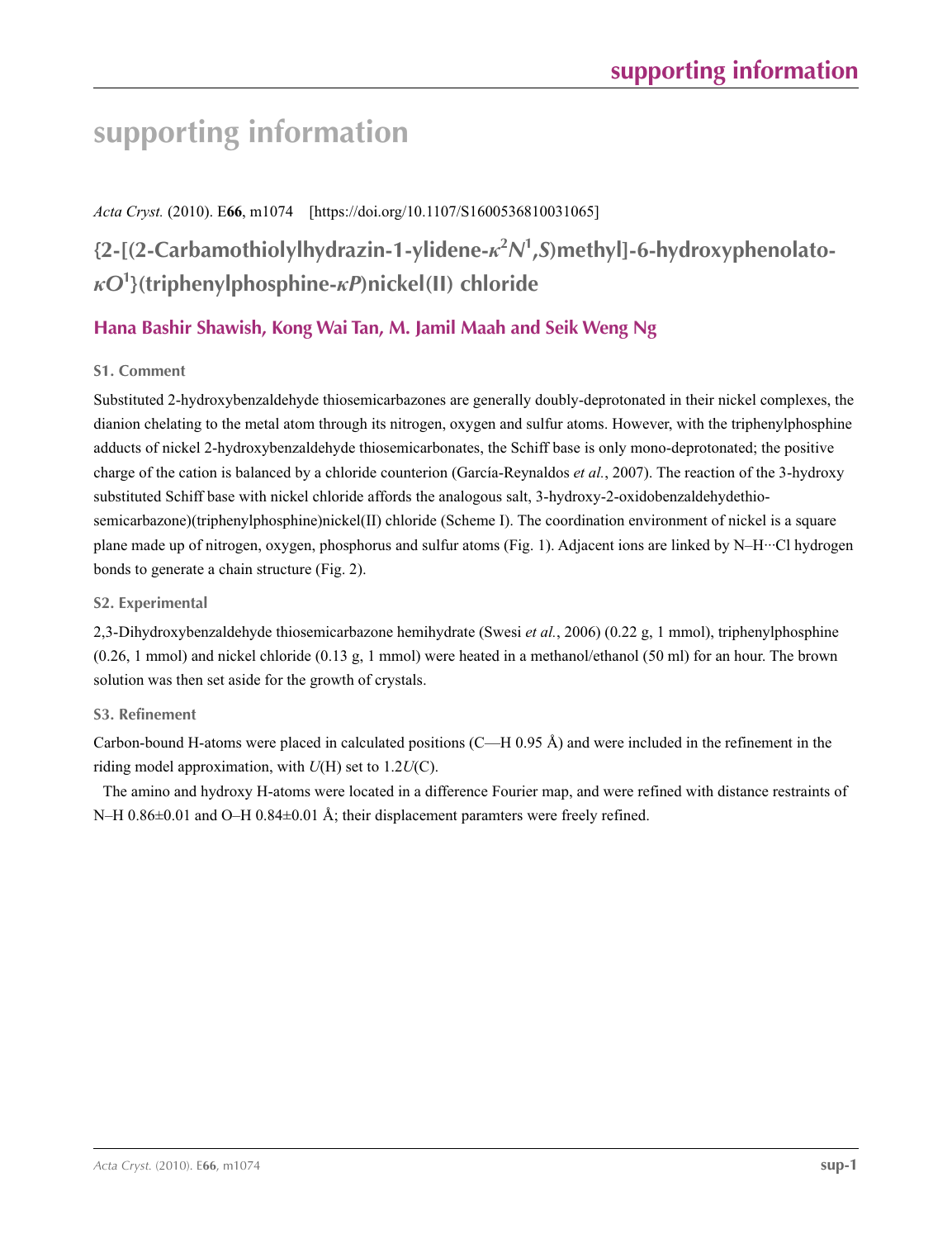

## **Figure 1**

Anisotropic displacement ellipsoid plot (Barbour, 2001) of the title compound at the 70% probability level; hydrogen atoms are drawn as spheres of arbitrary radius.



## **Figure 2** Hydrogen-bonded chain motif.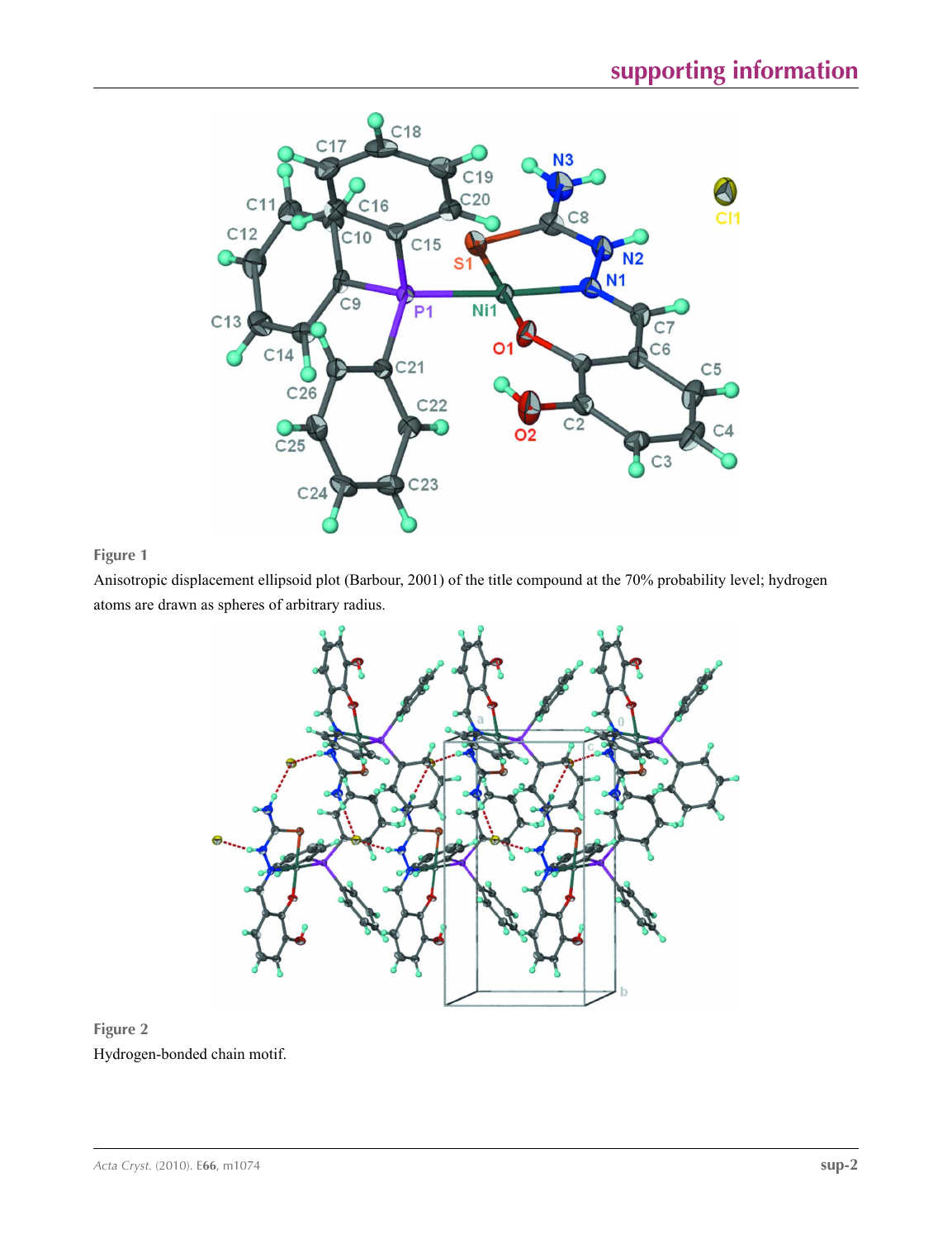**{2-[(2-Carbamothiolylhydrazin-1-ylidene-***κ***<sup>2</sup>** *N***<sup>1</sup> ,***S***)methyl]-6- hydroxyphenolato-***κO***<sup>1</sup> }(triphenylphosphine***κP***)nickel(II) chloride** 

> $F(000) = 1168$  $D_x = 1.514 \text{ Mg m}^{-3}$

 $\theta$  = 2.8–28.3°  $\mu = 1.07$  mm<sup>-1</sup>  $T = 100 \text{ K}$ Block, brown

 $R_{\text{int}} = 0.028$ 

 $h = -10 \rightarrow 10$  $k = -19 \rightarrow 19$ *l* = −28→28

 $0.35 \times 0.25 \times 0.20$  mm

 $\theta_{\text{max}} = 27.5^{\circ}, \theta_{\text{min}} = 1.7^{\circ}$ 

24072 measured reflections 5703 independent reflections 5490 reflections with  $I > 2\sigma(I)$ 

Mo *Kα* radiation,  $\lambda = 0.71073$  Å Cell parameters from 9879 reflections

 $[Ni(C_8H_8N_3O_2S)(C_{18}H_{15}P)]C1$  $M_r = 566.66$ Orthorhombic,  $P2_12_12_1$ Hall symbol: P 2ac 2ab  $a = 7.7902$  (4) Å  $b = 14.6791(7)$  Å  $c = 21.7410(11)$  Å  $V = 2486.2$  (2) Å<sup>3</sup>  $Z = 4$ 

### *Data collection*

Bruker SMART APEX diffractometer Radiation source: fine-focus sealed tube Graphite monochromator *ω* scans Absorption correction: multi-scan (*SADABS*; Sheldrick, 1996)  $T_{\text{min}} = 0.707$ ,  $T_{\text{max}} = 0.815$ 

### *Refinement*

Refinement on *F*<sup>2</sup> Least-squares matrix: full  $R[F^2 > 2\sigma(F^2)] = 0.021$  $wR(F^2) = 0.054$  $S = 1.02$ 5703 reflections 332 parameters 4 restraints Primary atom site location: structure-invariant direct methods Secondary atom site location: difference Fourier map Hydrogen site location: inferred from neighbouring sites H atoms treated by a mixture of independent and constrained refinement  $w = 1/[\sigma^2 (F_o^2) + (0.032P)^2 + 0.4343P]$ where  $P = (F_o^2 + 2F_c^2)/3$  $(\Delta/\sigma)_{\text{max}} = 0.001$  $Δρ<sub>max</sub> = 0.29 e Å<sup>-3</sup>$  $\Delta\rho_{\text{min}} = -0.21$  e Å<sup>-3</sup> Absolute structure: Flack (1983), 2468 Friedel pairs Absolute structure parameter: −0.011 (7)

*Fractional atomic coordinates and isotropic or equivalent isotropic displacement parameters (Å<sup>2</sup>)* 

|                 | $\mathcal{X}$ | ν            | Ζ            | $U_{\rm iso}*/U_{\rm eq}$ |  |
|-----------------|---------------|--------------|--------------|---------------------------|--|
| Ni1             | 1.20955(2)    | 0.505537(13) | 0.401439(8)  | 0.01255(5)                |  |
| Cl <sub>1</sub> | 1.73655(6)    | 0.39315(3)   | 0.57199(2)   | 0.02565(10)               |  |
| S <sub>1</sub>  | 1.17398(5)    | 0.36636(3)   | 0.42809(2)   | 0.01724(9)                |  |
| P <sub>1</sub>  | 1.03089(5)    | 0.49177(3)   | 0.323635(17) | 0.01239(8)                |  |
| O <sub>1</sub>  | 1.24123(15)   | 0.62350(7)   | 0.37422(5)   | 0.0187(2)                 |  |
| O <sub>2</sub>  | 1.19946(19)   | 0.78945(8)   | 0.33035(6)   | 0.0287(3)                 |  |
| N <sub>1</sub>  | 1.37566(17)   | 0.51529(9)   | 0.46493(6)   | 0.0149(3)                 |  |
| N <sub>2</sub>  | 1.42733(19)   | 0.43510(10)  | 0.49349(7)   | 0.0185(3)                 |  |
| N <sub>3</sub>  | 1.3866(2)     | 0.28145(11)  | 0.50486(8)   | 0.0241(3)                 |  |
| C1              | 1.31436(19)   | 0.68926(10)  | 0.40627(7)   | 0.0142(3)                 |  |
| C <sub>2</sub>  | 1.2891(2)     | 0.77878(11)  | 0.38354(8)   | 0.0176(3)                 |  |
|                 |               |              |              |                           |  |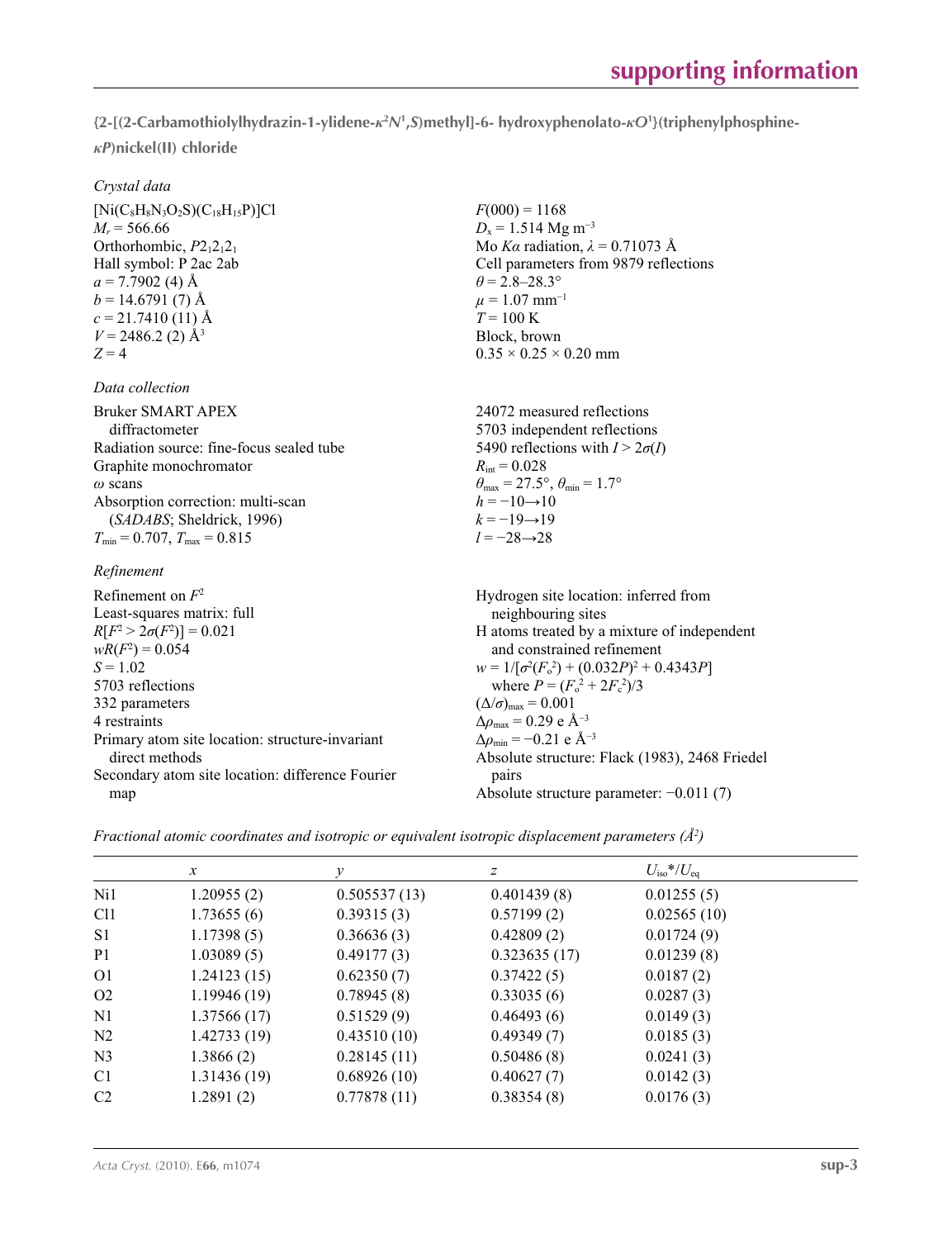| C <sub>3</sub>   | 1.3508(2)  | 0.85370(11) | 0.41499(8) | 0.0190(3)    |
|------------------|------------|-------------|------------|--------------|
| H <sub>3</sub> A | 1.3282     | 0.9134      | 0.4002     | $0.023*$     |
| C4               | 1.4466(3)  | 0.84135(12) | 0.46872(8) | 0.0240(4)    |
| H <sub>4</sub> A | 1.4888     | 0.8928      | 0.4904     | $0.029*$     |
| C <sub>5</sub>   | 1.4800(2)  | 0.75525(13) | 0.49031(8) | 0.0214(4)    |
| H <sub>5</sub>   | 1.5483     | 0.7476      | 0.5261     | $0.026*$     |
| C6               | 1.4135(2)  | 0.67776(11) | 0.45966(7) | 0.0155(3)    |
| C7               | 1.4512(2)  | 0.58908(11) | 0.48329(8) | 0.0170(3)    |
| H7               | 1.5366     | 0.5840      | 0.5143     | $0.020*$     |
| C8               | 1.3423(2)  | 0.35953(11) | 0.47936(8) | 0.0178(3)    |
| C9               | 0.8816(2)  | 0.39672(11) | 0.32651(8) | 0.0148(3)    |
| C10              | 0.9418(2)  | 0.30780(11) | 0.31890(8) | 0.0185(3)    |
| H10              | 1.0577     | 0.2979      | 0.3071     | $0.022*$     |
| C11              | 0.8346(2)  | 0.23421(12) | 0.32831(8) | 0.0217(4)    |
| H11              | 0.8771     | 0.1740      | 0.3234     | $0.026*$     |
| C12              | 0.6650(2)  | 0.24820(12) | 0.34488(8) | 0.0233(4)    |
| H12              | 0.5919     | 0.1977      | 0.3525     | $0.028*$     |
| C13              | 0.6022(2)  | 0.33652(13) | 0.35029(9) | 0.0243(4)    |
| H13              | 0.4846     | 0.3460      | 0.3599     | $0.029*$     |
| C14              | 0.7092(2)  | 0.41065(11) | 0.34182(8) | 0.0201(3)    |
| H14              | 0.6658     | 0.4708      | 0.3464     | $0.024*$     |
| C15              | 1.1516(2)  | 0.47966(10) | 0.25280(7) | 0.0137(3)    |
| C16              | 1.0725(2)  | 0.44338(11) | 0.20070(8) | 0.0186(3)    |
| H16              | 0.9612     | 0.4172      | 0.2037     | $0.022*$     |
| C17              | 1.1566(3)  | 0.44565(12) | 0.14459(8) | 0.0243(4)    |
| H17              | 1.1017     | 0.4219      | 0.1090     | $0.029*$     |
| C18              | 1.3205(2)  | 0.48240(12) | 0.13991(8) | 0.0235(4)    |
| H18              | 1.3763     | 0.4851      | 0.1011     | $0.028*$     |
| C19              | 1.4021(2)  | 0.51502(12) | 0.19194(8) | 0.0216(3)    |
| H19              | 1.5158     | 0.5380      | 0.1891     | $0.026*$     |
| C20              | 1.3182(2)  | 0.51420(11) | 0.24836(7) | 0.0179(3)    |
| H20              | 1.3742     | 0.5372      | 0.2839     | $0.021*$     |
| C21              | 0.8940(2)  | 0.59074(10) | 0.31157(8) | 0.0137(3)    |
| C22              | 0.8430(2)  | 0.64323(11) | 0.36199(8) | 0.0174(3)    |
| H22              | 0.8851     | 0.6291      | 0.4019     | $0.021*$     |
| C <sub>23</sub>  | 0.7311(2)  | 0.71597(12) | 0.35396(8) | 0.0205(4)    |
| H <sub>23</sub>  | 0.6977     | 0.7517      | 0.3884     | $0.025*$     |
| C <sub>24</sub>  | 0.6678(2)  | 0.73673(11) | 0.29596(8) | 0.0212(4)    |
| H <sub>24</sub>  | 0.5907     | 0.7862      | 0.2907     | $0.025*$     |
| C <sub>25</sub>  | 0.7181(2)  | 0.68466(11) | 0.24565(8) | 0.0188(3)    |
| H <sub>25</sub>  | 0.6748     | 0.6986      | 0.2059     | $0.023*$     |
| C <sub>26</sub>  | 0.8313(2)  | 0.61229(11) | 0.25321(8) | 0.0159(3)    |
| H <sub>26</sub>  | 0.8661     | 0.5774      | 0.2186     | $0.019*$     |
| H1               | 1.167(4)   | 0.7369(10)  | 0.3206(13) | $0.066(9)*$  |
| H2               | 1.5176(19) | 0.4328(14)  | 0.5163(8)  | $0.024(5)$ * |
| H <sub>3</sub>   | 1.345(3)   | 0.2305(10)  | 0.4935(10) | $0.034(6)$ * |
| H <sub>4</sub>   | 1.470(2)   | 0.2785(16)  | 0.5305(9)  | $0.041(7)$ * |
|                  |            |             |            |              |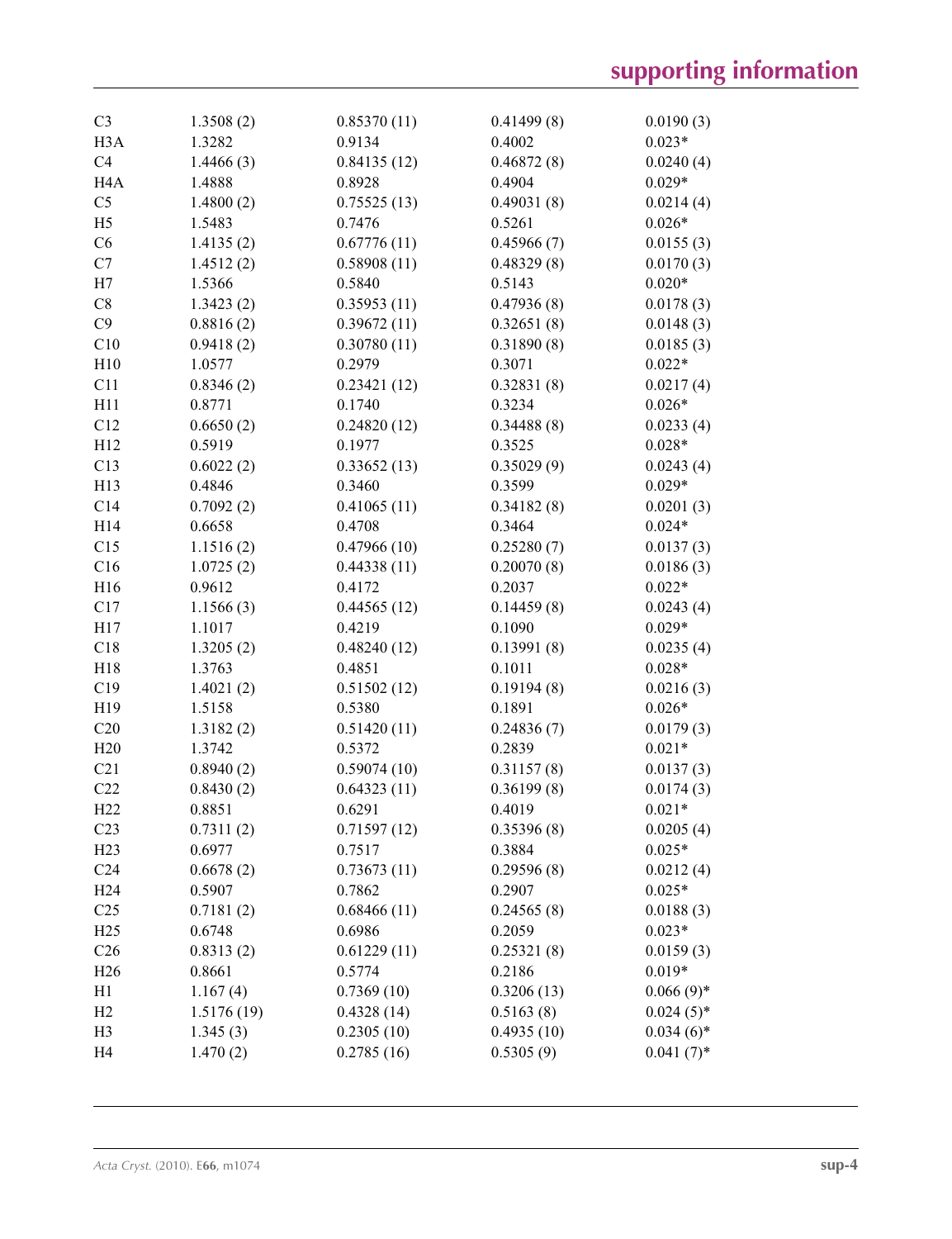# **supporting information**

*Atomic displacement parameters (Å2 )*

|                 | $U^{11}$    | $U^{22}$    | $U^{33}$    | $U^{12}$       | $U^{13}$       | $U^{23}$       |
|-----------------|-------------|-------------|-------------|----------------|----------------|----------------|
| Ni1             | 0.01379(9)  | 0.01142(9)  | 0.01246(9)  | 0.00043(8)     | $-0.00276(7)$  | 0.00082(8)     |
| C11             | 0.0260(2)   | 0.0220(2)   | 0.0290(2)   | 0.00243(16)    | $-0.01141(18)$ | $-0.00098(17)$ |
| S1              | 0.01566(18) | 0.01508(18) | 0.0210(2)   | $-0.00126(15)$ | $-0.00263(16)$ | 0.00560(15)    |
| P1              | 0.01259(17) | 0.01158(18) | 0.01300(18) | $-0.00005(16)$ | $-0.00142(13)$ | $-0.00061(15)$ |
| O <sub>1</sub>  | 0.0255(6)   | 0.0114(5)   | 0.0190(6)   | $-0.0023(5)$   | $-0.0093(5)$   | 0.0008(4)      |
| O2              | 0.0330(7)   | 0.0164(6)   | 0.0368(7)   | $-0.0018(6)$   | $-0.0196(6)$   | 0.0063(5)      |
| N1              | 0.0150(6)   | 0.0171(7)   | 0.0126(6)   | 0.0033(5)      | $-0.0011(5)$   | 0.0028(5)      |
| N <sub>2</sub>  | 0.0188(7)   | 0.0198(7)   | 0.0168(7)   | 0.0026(6)      | $-0.0063(6)$   | 0.0040(6)      |
| N <sub>3</sub>  | 0.0264(9)   | 0.0198(8)   | 0.0261(8)   | 0.0011(6)      | $-0.0061(7)$   | 0.0075(7)      |
| C1              | 0.0125(7)   | 0.0153(7)   | 0.0148(7)   | $-0.0003(6)$   | 0.0006(6)      | $-0.0014(6)$   |
| C2              | 0.0137(7)   | 0.0168(7)   | 0.0223(8)   | $-0.0001(6)$   | $-0.0007(7)$   | $-0.0003(6)$   |
| C <sub>3</sub>  | 0.0189(8)   | 0.0138(7)   | 0.0242(9)   | $-0.0015(6)$   | 0.0055(7)      | $-0.0019(6)$   |
| C4              | 0.0313(10)  | 0.0225(9)   | 0.0183(9)   | $-0.0107(8)$   | 0.0045(7)      | $-0.0054(7)$   |
| C <sub>5</sub>  | 0.0259(9)   | 0.0244(8)   | 0.0140(8)   | $-0.0078(7)$   | $-0.0005(7)$   | $-0.0015(7)$   |
| C6              | 0.0142(7)   | 0.0183(8)   | 0.0139(8)   | $-0.0018(6)$   | 0.0002(6)      | $-0.0011(6)$   |
| C7              | 0.0164(8)   | 0.0239(8)   | 0.0108(7)   | $-0.0009(6)$   | $-0.0014(6)$   | 0.0004(6)      |
| C8              | 0.0182(8)   | 0.0186(8)   | 0.0166(8)   | 0.0013(6)      | 0.0009(6)      | 0.0041(6)      |
| C9              | 0.0147(7)   | 0.0150(7)   | 0.0146(8)   | $-0.0040(6)$   | $-0.0027(6)$   | $-0.0019(6)$   |
| C10             | 0.0165(8)   | 0.0180(8)   | 0.0209(9)   | 0.0008(7)      | $-0.0012(7)$   | $-0.0018(6)$   |
| C11             | 0.0238(9)   | 0.0143(8)   | 0.0268(9)   | $-0.0003(7)$   | $-0.0037(8)$   | $-0.0026(7)$   |
| C12             | 0.0225(9)   | 0.0226(9)   | 0.0249(9)   | $-0.0088(7)$   | $-0.0005(7)$   | 0.0014(7)      |
| C13             | 0.0149(8)   | 0.0270(9)   | 0.0312(10)  | $-0.0025(7)$   | 0.0042(7)      | $-0.0028(8)$   |
| C14             | 0.0184(8)   | 0.0180(8)   | 0.0239(9)   | 0.0020(7)      | 0.0002(7)      | $-0.0032(6)$   |
| C15             | 0.0156(7)   | 0.0109(7)   | 0.0147(7)   | 0.0024(5)      | $-0.0006(6)$   | $-0.0004(5)$   |
| C16             | 0.0182(8)   | 0.0184(8)   | 0.0191(8)   | 0.0007(6)      | $-0.0012(7)$   | $-0.0032(6)$   |
| C17             | 0.0301(10)  | 0.0252(9)   | 0.0175(8)   | 0.0055(8)      | $-0.0033(7)$   | $-0.0079(7)$   |
| C18             | 0.0286(9)   | 0.0234(9)   | 0.0187(8)   | 0.0102(7)      | 0.0080(7)      | $-0.0007(6)$   |
| C19             | 0.0176(8)   | 0.0186(8)   | 0.0286(9)   | 0.0015(7)      | 0.0051(7)      | 0.0007(7)      |
| C20             | 0.0180(8)   | 0.0157(7)   | 0.0200(7)   | 0.0011(6)      | $-0.0008(6)$   | $-0.0024(6)$   |
| C21             | 0.0117(7)   | 0.0115(7)   | 0.0178(8)   | $-0.0005(6)$   | $-0.0003(6)$   | 0.0005(6)      |
| C22             | 0.0187(8)   | 0.0165(8)   | 0.0170(8)   | $-0.0006(6)$   | 0.0004(6)      | $-0.0002(6)$   |
| C <sub>23</sub> | 0.0200(9)   | 0.0176(7)   | 0.0237(9)   | 0.0017(7)      | 0.0073(7)      | $-0.0015(7)$   |
| C <sub>24</sub> | 0.0147(8)   | 0.0142(7)   | 0.0346(10)  | 0.0025(6)      | 0.0032(7)      | 0.0041(7)      |
| C <sub>25</sub> | 0.0157(8)   | 0.0179(7)   | 0.0228(8)   | $-0.0020(7)$   | $-0.0031(7)$   | 0.0041(6)      |
| C <sub>26</sub> | 0.0156(7)   | 0.0154(7)   | 0.0169(7)   | $-0.0007(6)$   | $-0.0019(6)$   | $-0.0001(6)$   |
|                 |             |             |             |                |                |                |

*Geometric parameters (Å, º)*

| $Ni1-O1$   | 1.847(1)   | $C10 - C11$   | 1.381(2) |  |
|------------|------------|---------------|----------|--|
| $Ni1 - N1$ | 1.897(1)   | $C10$ —H $10$ | 0.9500   |  |
| $Ni1-P1$   | 2.1998(4)  | $C11 - C12$   | 1.384(3) |  |
| $Ni1-S1$   | 2.1416(4)  | $C11$ —H11    | 0.9500   |  |
| $S1 - C8$  | 1.7240(17) | $C12-C13$     | 1.391(3) |  |
| $P1 - C15$ | 1.8134(16) | $C12-H12$     | 0.9500   |  |
| $P1 - C9$  | 1.8176(17) | $C13 - C14$   | 1.383(2) |  |
|            |            |               |          |  |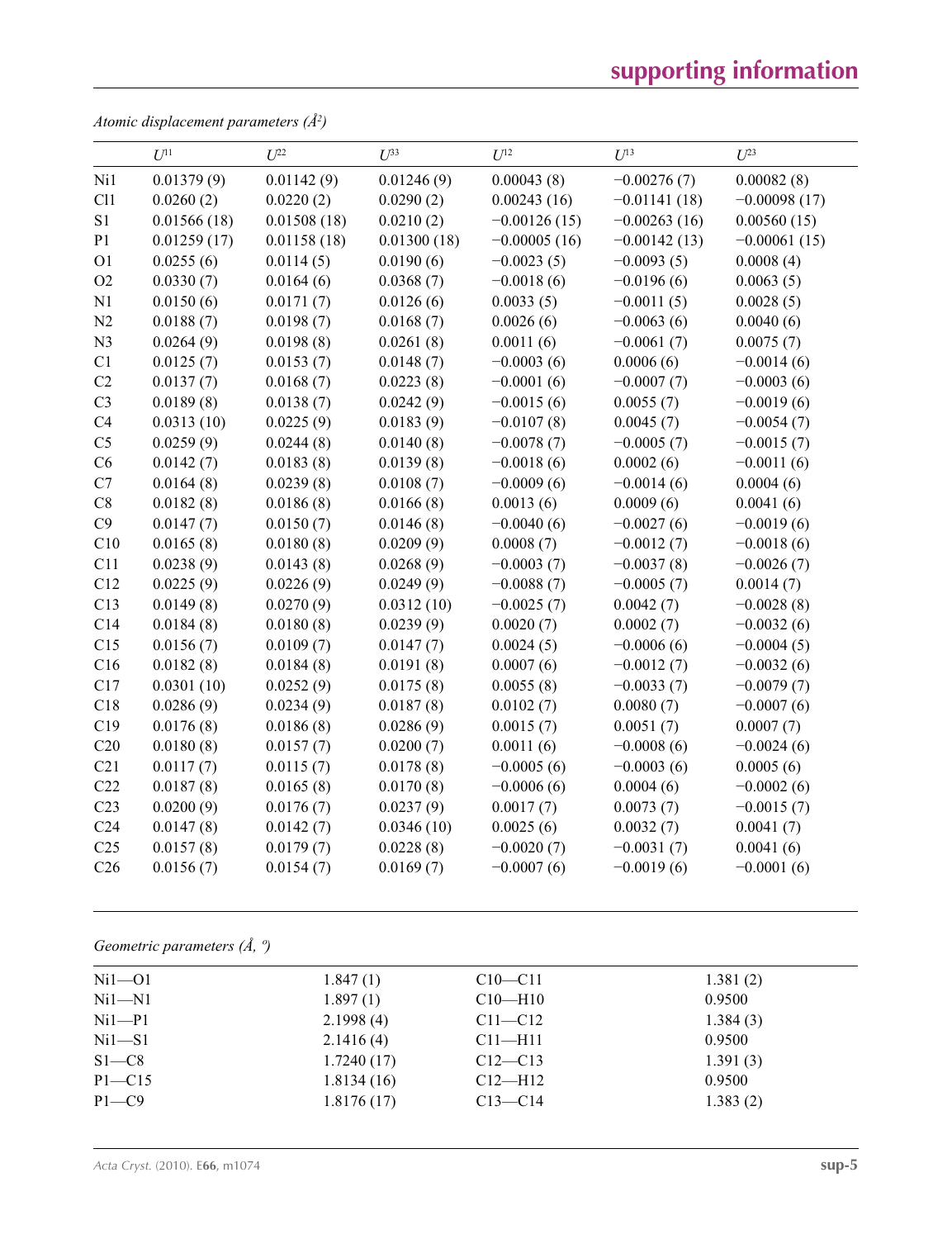| $P1 - C21$      | 1.8211(16) | $C13 - H13$       | 0.9500      |
|-----------------|------------|-------------------|-------------|
| $O1 - C1$       | 1.3198(18) | $C14 - H14$       | 0.9500      |
| $O2 - C2$       | 1.360(2)   | $C15 - C16$       | 1.395(2)    |
| $O2-H1$         | 0.839(10)  | $C15 - C20$       | 1.396(2)    |
| $N1 - C7$       | 1.296(2)   | $C16 - C17$       | 1.385(2)    |
| $N1 - N2$       | 1.3904(19) | $C16 - H16$       | 0.9500      |
| $N2-C8$         | 1.328(2)   | $C17 - C18$       | 1.390(3)    |
| $N2-H2$         | 0.861(9)   | $C17 - H17$       | 0.9500      |
| $N3-C8$         | 1.319(2)   | $C18 - C19$       | 1.383(3)    |
| $N3-H3$         | 0.850(10)  | $C18 - H18$       | 0.9500      |
| $N3 - H4$       | 0.857(10)  | $C19 - C20$       | 1.390(2)    |
| $C1-C6$         | 1.405(2)   | $C19 - H19$       | 0.9500      |
| $C1-C2$         |            |                   | 0.9500      |
|                 | 1.418(2)   | $C20 - H20$       |             |
| $C2-C3$         | 1.381(2)   | $C21 - C26$       | 1.396(2)    |
| $C3-C4$         | 1.398(2)   | $C21 - C22$       | 1.397(2)    |
| $C3 - H3A$      | 0.9500     | $C22 - C23$       | 1.390(2)    |
| $C4 - C5$       | 1.373(3)   | $C22-H22$         | 0.9500      |
| $C4 - H4A$      | 0.9500     | $C23-C24$         | 1.388(3)    |
| $C5-C6$         | 1.416(2)   | $C23 - H23$       | 0.9500      |
| $C5 - H5$       | 0.9500     | $C24 - C25$       | 1.391(2)    |
| $C6-C7$         | 1.430(2)   | $C24 - H24$       | 0.9500      |
| $C7 - H7$       | 0.9500     | $C25 - C26$       | 1.391(2)    |
| $C9 - C10$      | 1.397(2)   | $C25 - H25$       | 0.9500      |
| $C9 - C14$      | 1.399(2)   | $C26 - H26$       | 0.9500      |
|                 |            |                   |             |
| $O1 - Ni1 - N1$ | 94.09(5)   | $C11 - C10 - C9$  | 120.68(16)  |
| $O1 - Ni1 - S1$ | 176.98(4)  | $C11 - C10 - H10$ | 119.7       |
| $N1 - N1 - S1$  | 87.90(4)   | $C9 - C10 - H10$  | 119.7       |
| $O1 - Ni1 - P1$ | 85.66 (4)  | $C10-C11-C12$     | 119.98(16)  |
| $N1 - N1 - P1$  | 176.19(4)  | $C10-C11-H11$     | 120.0       |
| $S1 - Ni1 - P1$ | 92.207(17) | $C12 - C11 - H11$ | 120.0       |
| $C8 - S1 - Ni1$ | 97.58(6)   | $C11 - C12 - C13$ | 119.74(17)  |
| $C15-P1-C9$     | 106.62(7)  | $C11 - C12 - H12$ | 120.1       |
| $C15-P1-C21$    | 105.05(7)  | $C13 - C12 - H12$ | 120.1       |
| $C9 - P1 - C21$ | 104.04(7)  | $C14 - C13 - C12$ | 120.68(17)  |
| $C15-P1-Ni1$    | 109.50(5)  | $C14 - C13 - H13$ | 119.7       |
| $C9 - P1 - Ni1$ | 116.68(5)  | $C12 - C13 - H13$ | 119.7       |
| $C21-P1-Ni1$    | 114.07(5)  | $C13 - C14 - C9$  | 119.68(16)  |
| $Cl - O1 - Ni1$ | 125.06(10) | $C13 - C14 - H14$ | 120.2       |
| $C2 - 02 - H1$  | 105(2)     | $C9 - C14 - H14$  | 120.2       |
|                 |            |                   |             |
| $C7 - N1 - N2$  | 116.02(13) | $C16-C15-C20$     | 119.55(15)  |
| $C7 - N1 - N11$ | 126.64(12) | $C16 - C15 - P1$  | 119.83(12)  |
| $N2 - N1 - N11$ | 117.29(10) | $C20-C15-P1$      | 120.34(12)  |
| $C8 - N2 - N1$  | 117.35(13) | $C17 - C16 - C15$ | 119.78 (16) |
| $C8 - N2 - H2$  | 120.6(14)  | $C17 - C16 - H16$ | 120.1       |
| $N1 - N2 - H2$  | 121.7(14)  | $C15-C16-H16$     | 120.1       |
| $C8 - N3 - H3$  | 122.9(16)  | $C16-C17-C18$     | 120.56(16)  |
| $C8 - N3 - H4$  | 121.0(17)  | $C16 - C17 - H17$ | 119.7       |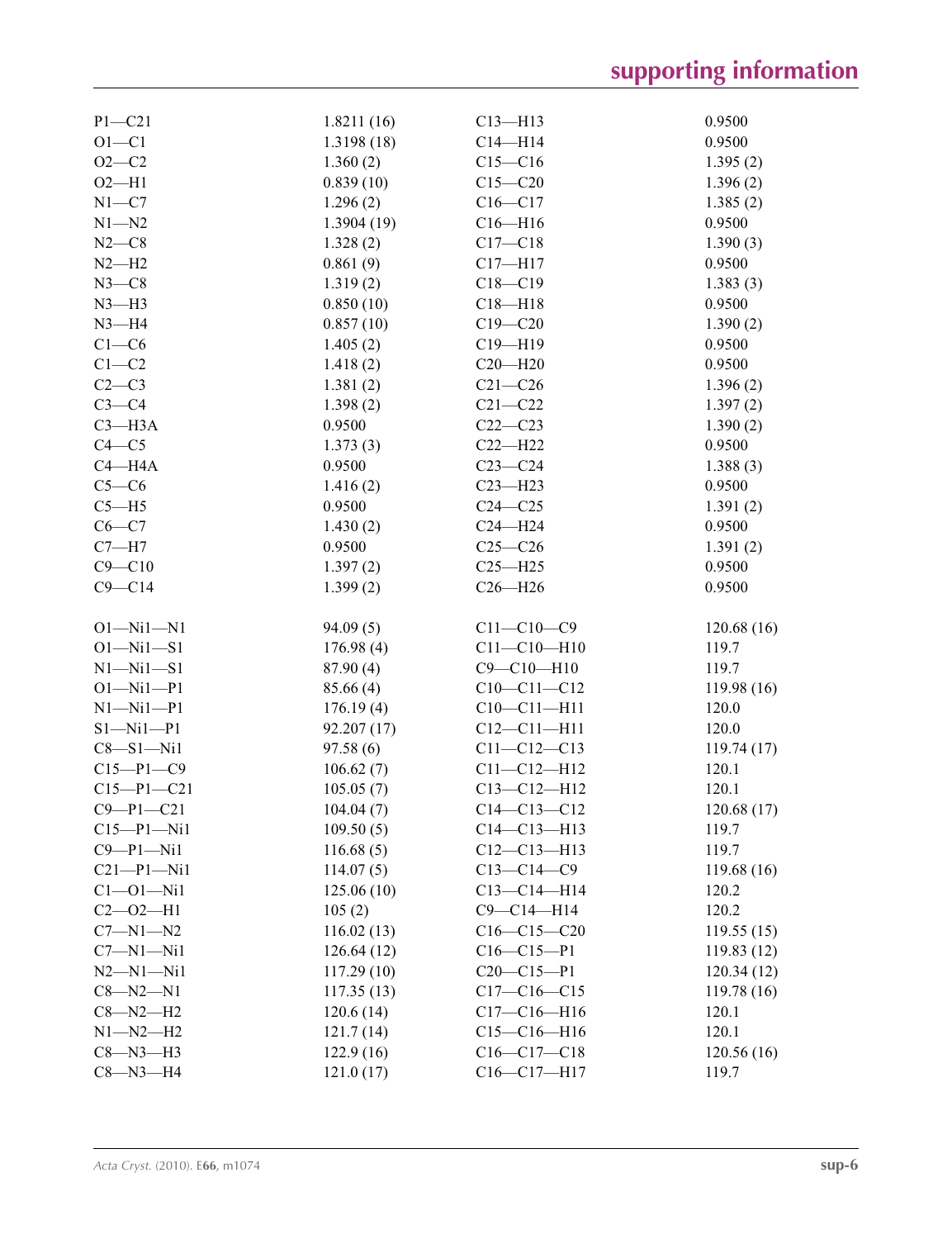| H3-N3-H4              | 115(2)        | $C18 - C17 - H17$      | 119.7         |
|-----------------------|---------------|------------------------|---------------|
| $O1 - C1 - C6$        | 125.86(14)    | $C19 - C18 - C17$      | 119.80(16)    |
| $O1 - C1 - C2$        | 115.72(14)    | $C19 - C18 - H18$      | 120.1         |
| $C6-C1-C2$            | 118.42(14)    | $C17 - C18 - H18$      | 120.1         |
| $O2 - C2 - C3$        | 120.53(15)    | $C18 - C19 - C20$      | 120.15(16)    |
| $O2 - C2 - C1$        | 118.33(14)    | C18-C19-H19            | 119.9         |
| $C3-C2-C1$            | 121.13(15)    | $C20-C19-H19$          | 119.9         |
| $C2-C3-C4$            | 119.75(16)    | $C19 - C20 - C15$      | 120.09(15)    |
| $C2-C3-H3A$           | 120.1         | $C19 - C20 - H20$      | 120.0         |
| $C4-C3-H3A$           | 120.1         | $C15 - C20 - H20$      | 120.0         |
| $C5-C4-C3$            | 120.41(16)    | $C26 - C21 - C22$      | 119.25(15)    |
| $C5-C4-H4A$           | 119.8         | $C26 - C21 - P1$       | 121.10(12)    |
| $C3-C4-H4A$           | 119.8         | $C22-C21-P1$           | 119.55(13)    |
| $C4-C5-C6$            | 120.62(16)    | $C23 - C22 - C21$      | 120.22(15)    |
| $C4-C5-H5$            | 119.7         | $C23 - C22 - H22$      | 119.9         |
| $C6-C5-H5$            | 119.7         | $C21 - C22 - H22$      | 119.9         |
| $C1-C6-C5$            | 119.56(15)    | $C24 - C23 - C22$      | 120.38(16)    |
| $C1-C6-C7$            |               |                        |               |
| $C5-C6-C7$            | 121.27(15)    | $C24 - C23 - H23$      | 119.8         |
|                       | 119.17(15)    | $C22-C23-H23$          | 119.8         |
| $N1-C7-C6$            | 123.88(15)    | $C23-C24-C25$          | 119.62(15)    |
| $N1-C7-H7$            | 118.1         | $C23-C24-H24$          | 120.2         |
| $C6-C7-H7$            | 118.1         | $C25-C24-H24$          | 120.2         |
| $N3 - C8 - N2$        | 119.87(16)    | $C24 - C25 - C26$      | 120.36(16)    |
| $N3 - C8 - S1$        | 121.41(14)    | $C24 - C25 - H25$      | 119.8         |
| $N2 - C8 - S1$        | 118.71(12)    | $C26 - C25 - H25$      | 119.8         |
| $C10-C9-C14$          | 119.17(16)    | $C25-C26-C21$          | 120.16(16)    |
| $C10-C9-P1$           | 119.88(13)    | $C25-C26-H26$          | 119.9         |
| $C14 - C9 - P1$       | 120.69(13)    | $C21 - C26 - H26$      | 119.9         |
|                       |               |                        |               |
| $N1 - N11 - S1 - C8$  | $-8.42(7)$    | $C21-P1-C9-C10$        | 162.94(14)    |
| $P1 - Ni1 - S1 - C8$  | 167.76(6)     | $Ni1 - P1 - C9 - C10$  | $-70.45(15)$  |
| $O1 - Nil - P1 - C15$ | 76.20(7)      | $C15-P1-C9-C14$        | $-133.63(14)$ |
| $S1 - Ni1 - P1 - C15$ | $-101.67(5)$  | $C21-P1-C9-C14$        | $-22.91(16)$  |
| $O1 - Ni1 - P1 - C9$  | $-162.64(7)$  | $Ni1 - P1 - C9 - C14$  | 103.70 (14)   |
| $S1 - Ni1 - P1 - C9$  | 19.49(6)      | $C14-C9-C10-C11$       | $-2.2(3)$     |
| $O1 - Nil - P1 - C21$ | $-41.18(7)$   | $P1 - C9 - C10 - C11$  | 172.08(13)    |
| $S1 - Ni1 - P1 - C21$ | 140.95(6)     | $C9 - C10 - C11 - C12$ | 0.6(3)        |
| $N1 - N11 - O1 - C1$  | $-18.45(13)$  | $C10-C11-C12-C13$      | 1.8(3)        |
| $P1 - Ni1 - O1 - C1$  | 165.37(13)    | $C11-C12-C13-C14$      | $-2.7(3)$     |
| $O1 - Ni1 - N1 - C7$  | 9.88(14)      | $C12-C13-C14-C9$       | 1.2(3)        |
| $S1 - Ni1 - N1 - C7$  | $-172.40(14)$ | $C10-C9-C14-C13$       | 1.2(3)        |
| $O1 - Ni1 - N1 - N2$  | $-167.58(11)$ | $P1 - C9 - C14 - C13$  | $-172.98(14)$ |
| $S1 - Ni1 - N1 - N2$  | 10.15(11)     | $C9 - P1 - C15 - C16$  | 33.87(15)     |
| $C7 - N1 - N2 - C8$   | 174.49(15)    | $C21-P1-C15-C16$       | $-76.15(14)$  |
| $Ni1 - N1 - N2 - C8$  | $-7.78(19)$   | $Ni1-P1-C15-C16$       | 160.94(11)    |
| $Ni1 - O1 - Cl - C6$  | 15.1(2)       | $C9 - P1 - C15 - C20$  | $-152.17(12)$ |
| $Ni1 - O1 - Cl - C2$  | $-165.23(11)$ | $C21-P1-C15-C20$       | 97.81 (13)    |
| $O1 - C1 - C2 - O2$   | $-2.6(2)$     | $Ni1 - P1 - C15 - C20$ | $-25.10(13)$  |